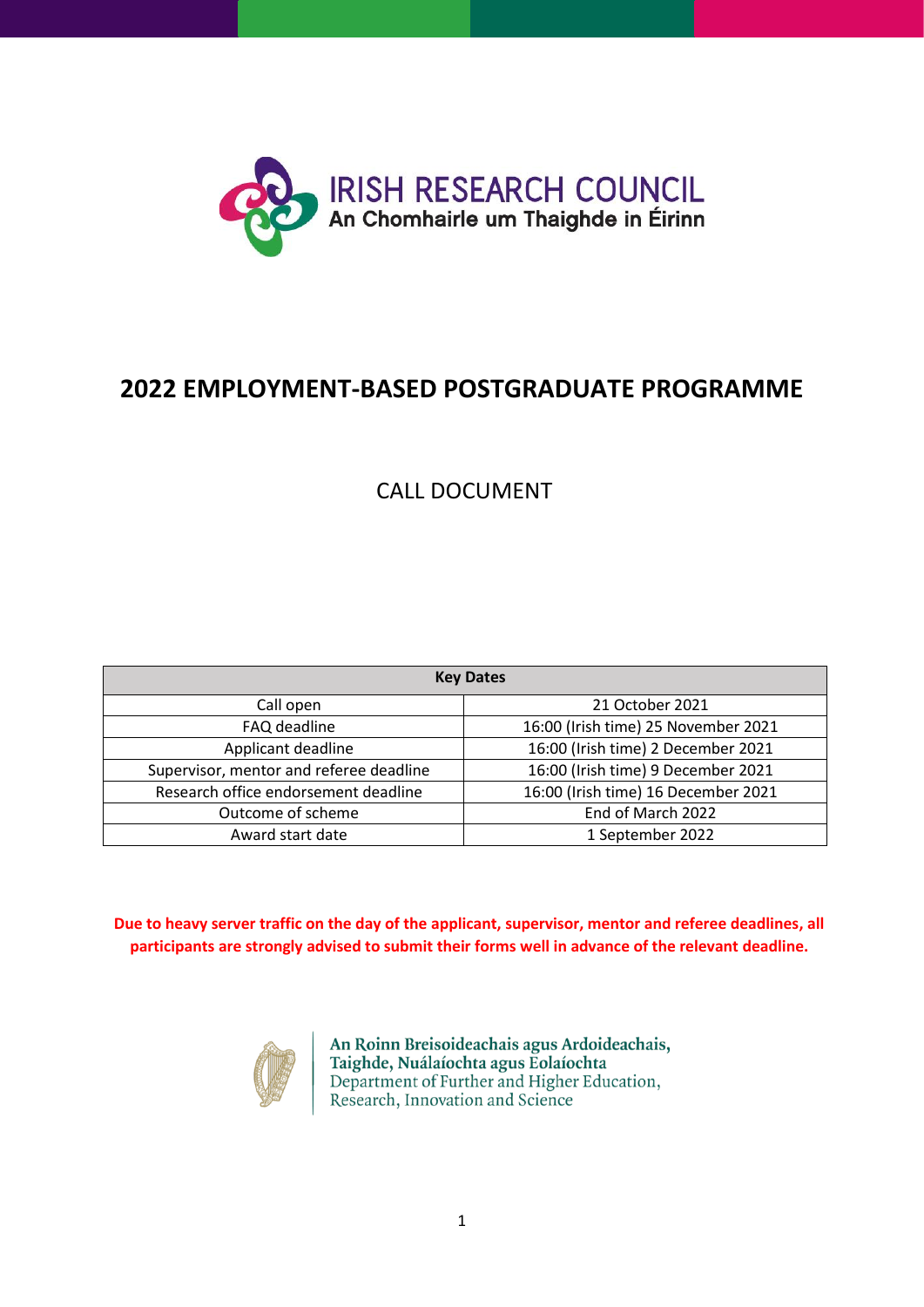## **TABLE OF CONTENTS**

| 1. |  |
|----|--|
| 2. |  |
| 3. |  |
| 4. |  |
| 5. |  |
| 6. |  |
| 7. |  |
| 8. |  |
| 9. |  |
|    |  |
|    |  |
|    |  |
|    |  |
|    |  |
|    |  |
|    |  |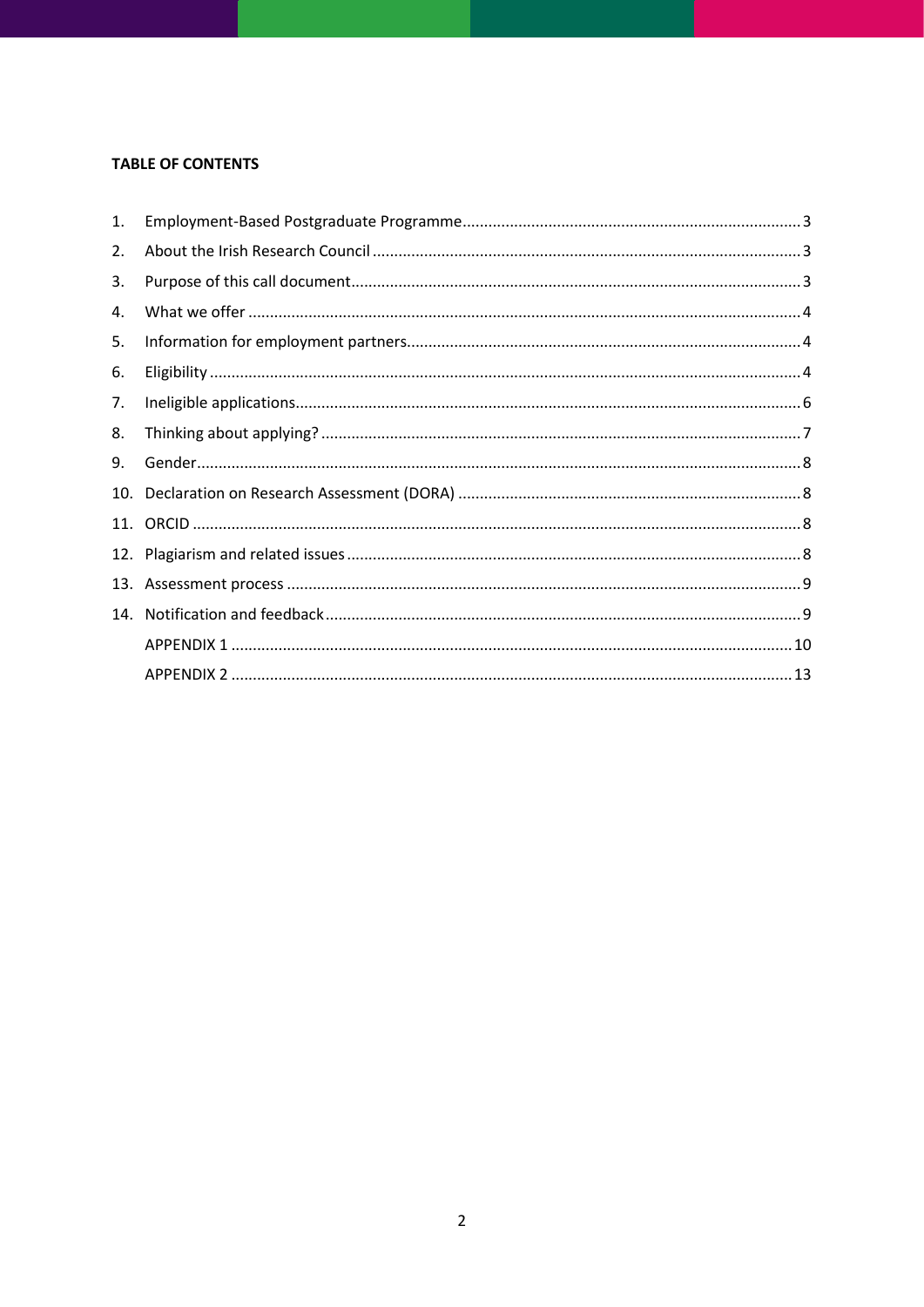#### <span id="page-2-0"></span>**1. Employment-Based Postgraduate Programme**

The Irish Research Council's Employment-Based Postgraduate Programme is a unique national initiative linking excellent researchers in all disciplines with workplace experience in an employment partner; ranging from multinational corporations to SMEs, public-sector agencies and, where justified, non-governmental organisations. The scheme provides awardees with the opportunity to pursue research in collaboration with a higher education institution while based in, and employed by, their employment partner. Through this co-funded programme, postgraduate researchers develop new, advanced knowledge and skills in an industry or employer workplace setting. The programme trains early-career researchers for the diversity of employment opportunities in industry, the public sector and the non-government sectors. For employers, the scheme brings new talent directly into the organisation and provides a low-risk cost-effective route to research development and innovation in an area closely aligned with its strategic interests.

With consideration to national and global challenges, the involvement of those organisations, both large and small, who seek technological, social and sustainable solutions and opportunities for people and planet is welcomed. Pioneering proposals addressing new and emerging fields of research or those introducing creative, innovative approaches are also welcomed. Proposals of an interdisciplinary nature are encouraged as it is recognised that advancing fundamental understanding is achieved by integrating information, techniques, tools and perspectives from two or more disciplines.

Applications can be made in any discipline. The application should be written by the applicant in collaboration with their employment partner and host institution. Please consult the Irish Research Council's [research categorisation document](https://research.ie/assets/uploads/2017/07/Research-Categorisation.pdf) for further descriptions of the primary areas, disciplines and other research areas covered.

#### <span id="page-2-1"></span>**2. About the Irish Research Council**

The Irish Research Council is the national funder of excellent research across all disciplines. It invests in discovery research and in ground-breaking ideas that address major societal challenges, funding a diverse range of excellent individual researchers across all career stages.

The Irish Research Council collaborates with enterprise, civil society, and with government to leverage the skills, knowledge, and talent of researchers to achieve maximum benefit for society.

Established in 2012, the Irish Research Council is an associated agency of the [Department of](https://www.gov.ie/en/organisation/department-of-higher-education-innovation-and-science/)  [Further and Higher Education, Research, Innovation and Science](https://www.gov.ie/en/organisation/department-of-higher-education-innovation-and-science/) and operates under the aegis of th[e Higher Education Authority.](https://hea.ie/)

#### <span id="page-2-2"></span>**3. Purpose of this call document**

This call document provides information for applicants in preparing and submitting an application for an Irish Research Council Employment-Based Postgraduate Programme Scholarship. It also provides a general overview of the assessment process.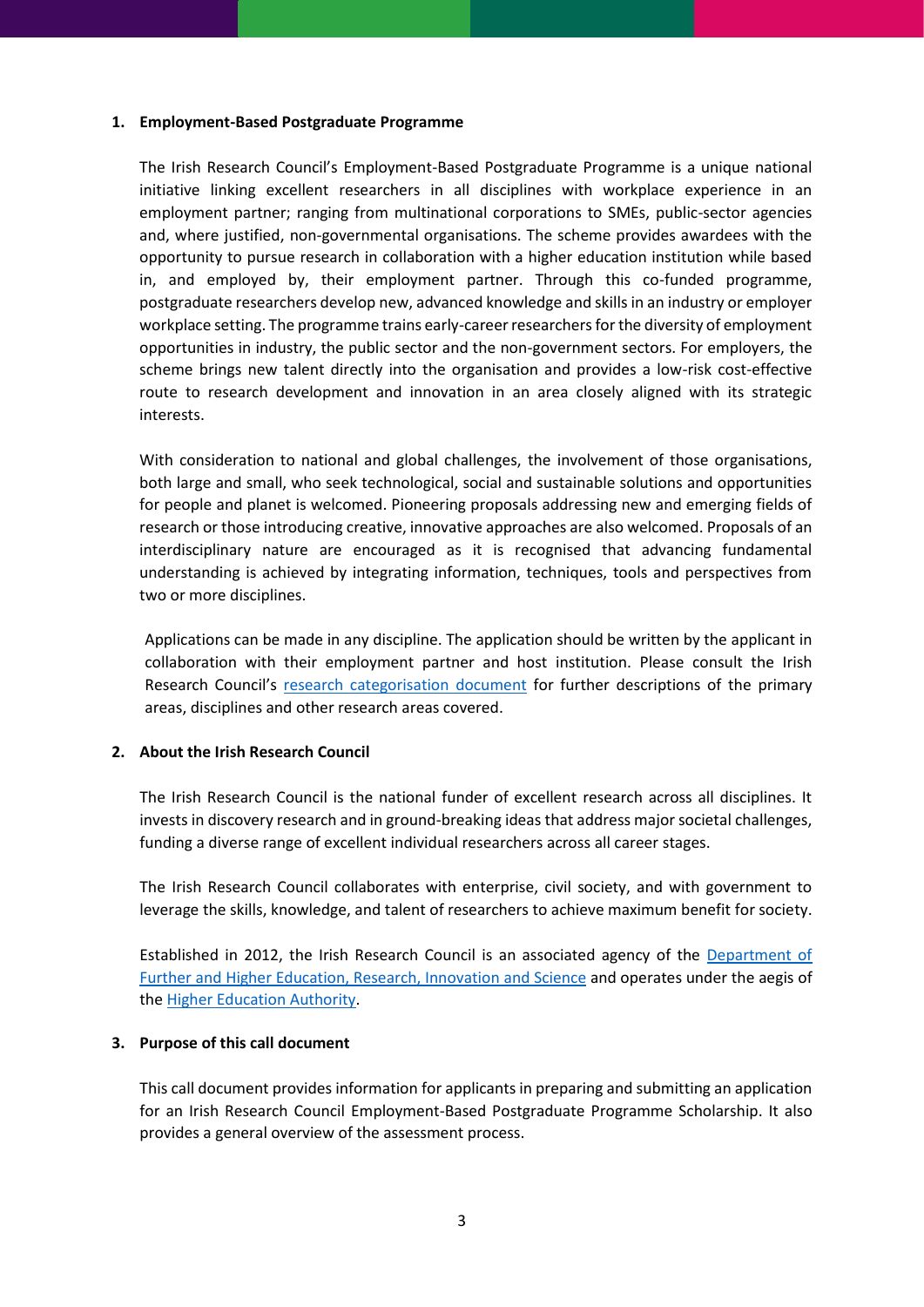This document, in conjunction with the [General Terms and Conditions for Early-Career Awards,](https://research.ie/funding/information-for-existing-awardees/) the letter of offer and the Irish Research Council's policies and procedures, set out the terms and conditions for all early-career awards funded by the Irish Research Council. The Irish Research Council reserves the right to amend this call document at any time.

## <span id="page-3-0"></span>**4. What we offer**

- 4.1. The programme offers opportunities for suitably qualified individuals to take up an employment-based award to carry out research leading to a master's or doctoral qualification in any discipline.
- 4.2. For the period of the award, the awardee will have dual status as an employee of the employment partner and a postgraduate student at their host institution.
- 4.3. The duration of these awards ranges from one to four years.
- 4.4. The total value of the scholarship will be up to a maximum of  $\epsilon$ 27,500 per annum in any approved year and will consist of the following:
	- a contribution of €18,500 to the awardee's employment costs;
	- a contribution to fees, including non-EU fees, up to a maximum of  $\epsilon$ 5,750<sup>1</sup> per annum; and
	- eligible direct research expenses of €3,250 per annum.

#### <span id="page-3-1"></span>**5. Information for employment partners**

- 5.1. An employment partner can be a company, registered charity, social, cultural or not-forprofit civic organisation, state-owned enterprise or an eligible public body<sup>2</sup> that will co-fund the researcher for the duration of the award.
- 5.2. The employment partner is expected to commit a minimum of  $\epsilon$ 9,000 per annum towards the cost of funding the researcher.
- 5.3. The employment partner should be based in the Republic of Ireland and have suitable facilities to host and mentor the researcher.
- 5.4. The employment partner must be willing to employ the researcher for the duration of the award.

#### <span id="page-3-2"></span>**6. Eligibility**

- 6.1. Potential applicants should carefully ascertain whether or not they are eligible in advance of applying to the programme.
- 6.2. There is no age limit for applicants to be eligible.
- 6.3. All applicants must be affiliated with an [eligible](http://research.ie/funding/eligible-higher-education-institutions-and-research-performing-organisations/) Irish higher education institution.
- 6.4. The Irish Research Council is not in a position to award funding for research activity under any of the following prohibited areas:
	- human cloning for reproductive purposes;

 $1$  Any differential in fees must be paid by the awardee and/or host institution. Awardees who hold a fee waiver from their host institution, or where no fee is required, or where fees are paid in full or in part by a third party, must inform the Irish Research Council and the appropriate offices in their host institution and will not be eligible for the fee portion of the scholarship.

<sup>&</sup>lt;sup>2</sup> A public body is a public service body with specific scientific or cultural infrastructure that is integral to the conduct and completion of the proposed research. If a public body or higher education institution is an eligible research-performing organisation, it is not an eligible employment partner under this scheme.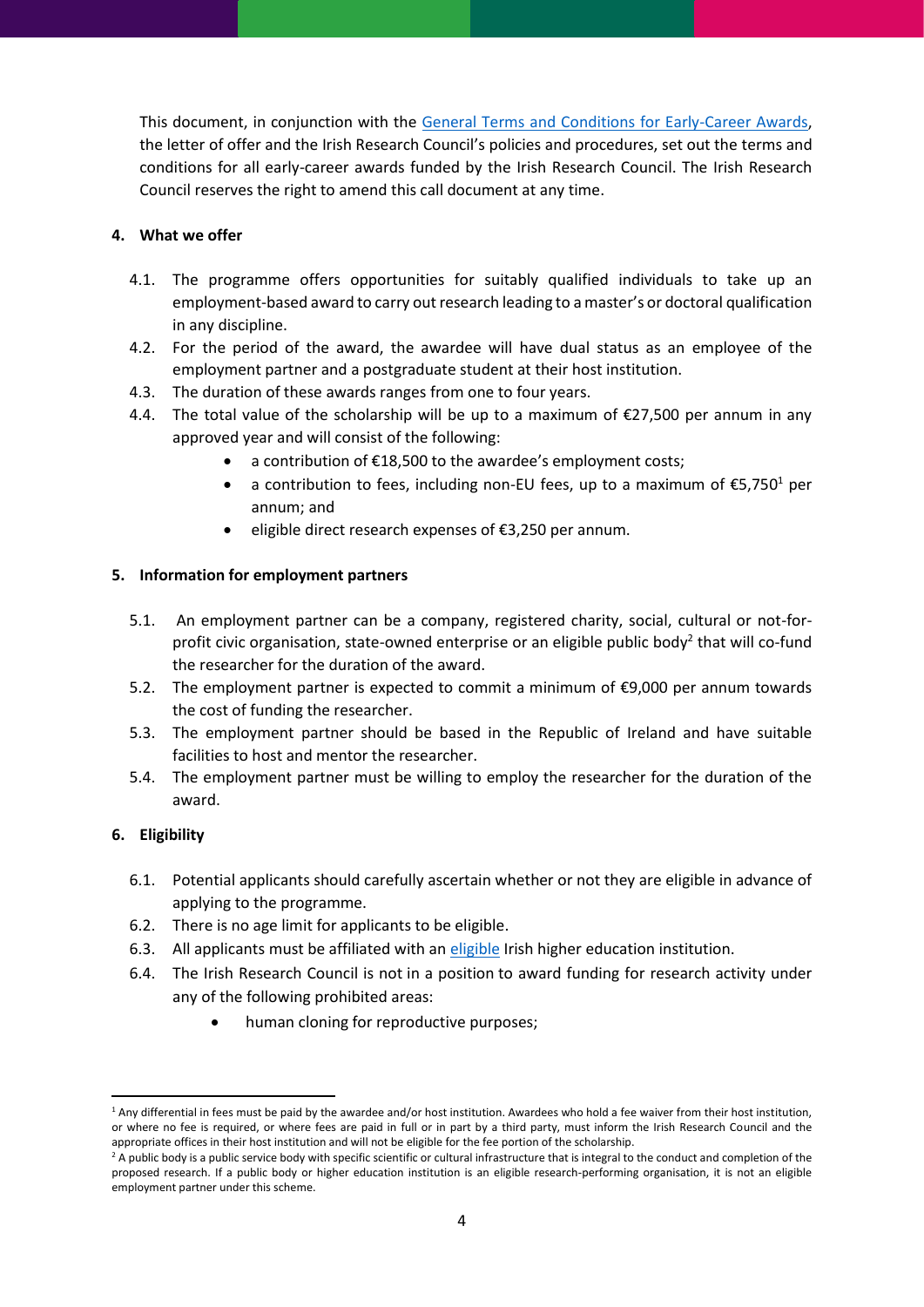- genetic modification of human beings that could make such changes heritable (with the exception of research relating to cancer treatment of the gonads, which may be funded); or
- creation of human embryos solely for the purpose of research or for the purpose of stem cell procurement, including by means of somatic cell nuclear transfer.
- 6.5. Applications will only be accepted in either the Irish or English language<sup>3</sup>.
- 6.6. Applicants must not have had two previous unsuccessful applications to the programme. This applies regardless of whether the applicant has changed their host institution or research topic since a previous submission.
- 6.7. Applicants from any country may hold an Employment-Based Postgraduate Programme award.<sup>4</sup>
- 6.8. All applicants must have a first class or upper second-class honours bachelor's, or the equivalent, degree. If undergraduate examination results are not known at the time of application, the Irish Research Council may make a provisional offer of a scholarship on condition that the scholar's bachelor's, or the equivalent, degree result is a first class or upper second-class honours<sup>5</sup>. If the applicant does not have a first class or upper second-class honours bachelor's, or the equivalent, degree, they must possess a master's degree. The Irish Research Council's determination of an applicant's eligibility on these criteria is final.
- 6.9. Applicants for a research master's degree must not currently hold, or have previously held, an Irish Research Council scholarship.
- 6.10. Applicants for a doctoral degree must not currently hold, or have previously held, any Irish Research Council scholarship other than one which would have enabled them to obtain a research master's degree.
- 6.11. An applicant who is a new entrant to the postgraduate degree for which they are seeking funding is eligible to apply for funding for the full duration of the degree as outlined below:

| Degree type                         | Duration of funding to be awarded |  |
|-------------------------------------|-----------------------------------|--|
| Research master's degree            | 1 year                            |  |
| Structured research master's degree | 2 years                           |  |
| Traditional doctoral degree         | 3 years                           |  |
| Structured doctoral degree          | 4 years                           |  |

6.12. For applicants who have already completed part of the postgraduate degree for which they are seeking funding, the duration of funding to be awarded is dependent on the type of degree being pursued and the date of first registration as outlined below:

<sup>&</sup>lt;sup>3</sup> In order to facilitate assessment, those submitting an Irish language assessment are invited to accompany it with an English language translation. Should an English translation not be provided by the applicant, the Irish Research Council will provide a translation to the relevant assessors.

<sup>4</sup> Arrangements with respect to immigration and the right to work will be a matter for settlement between the awardee, their host institution, their employment partner and the relevant immigration authorities of the State.

<sup>5</sup> Host institutions are expected to be guided by QQI and the NFQ in terms of the recognition and equivalence of a degree.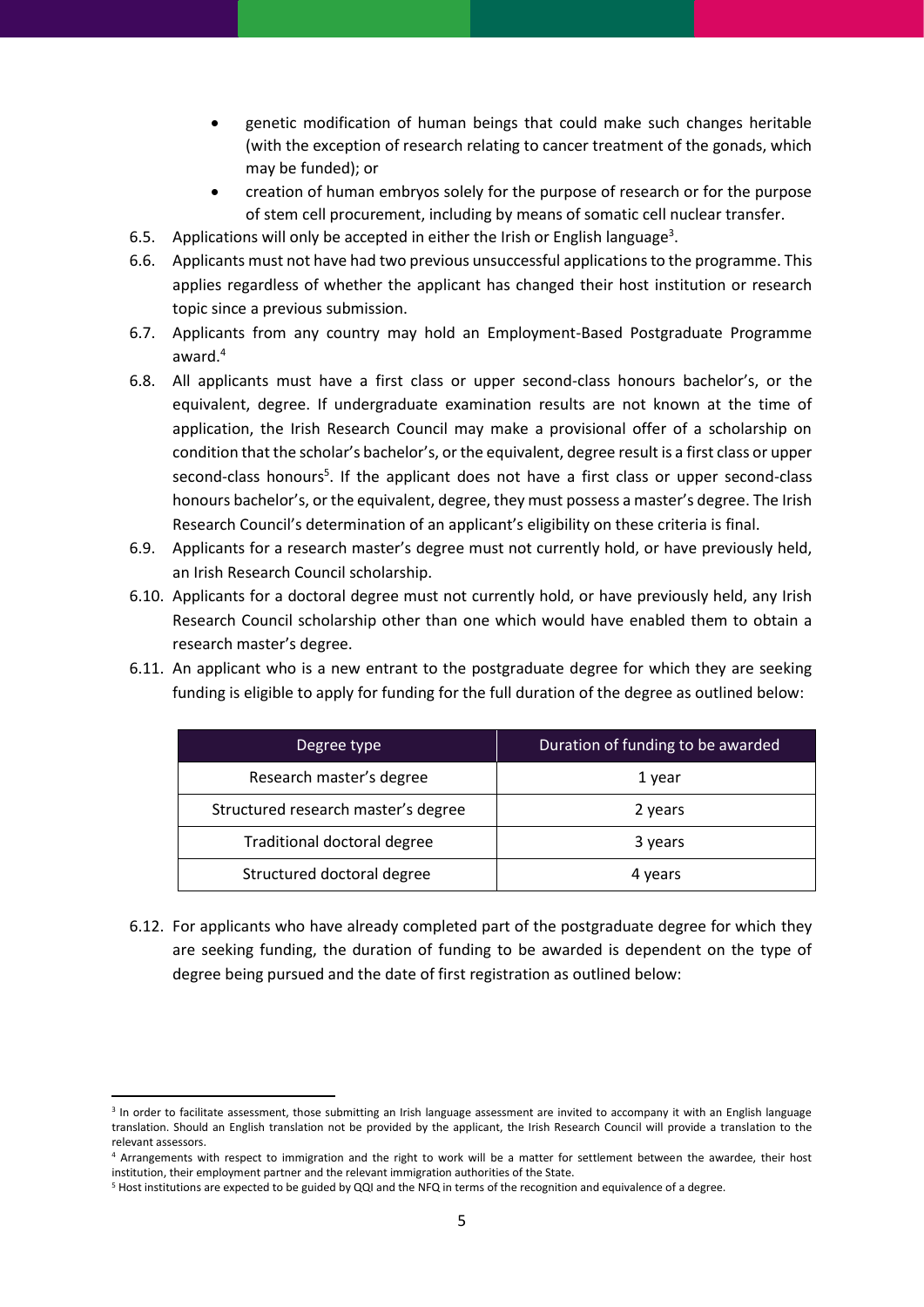| Degree type                            | Date of first registration <sup>6</sup>                                     | Academic<br>year | Duration of<br>funding to be<br>awarded |
|----------------------------------------|-----------------------------------------------------------------------------|------------------|-----------------------------------------|
| Structured research<br>master's degree | 1 Sep 21 - 31 Aug 22<br>(registrations prior to<br>1 Sep 21 are ineligible) | 2021/22          | 1 year                                  |
|                                        | 1 Sep $21 - 31$ Aug 22                                                      | 2021/22          | 2 years                                 |
| Traditional doctoral<br>degree         | 1 Sep 20 - 31 Aug 21<br>(registrations prior to<br>1 Sep 20 are ineligible) | 2020/21          | 1 year                                  |
|                                        | 1 Sep 21 - 31 Aug 22                                                        | 2021/22          | 3 years                                 |
| Structured doctoral                    | 1 Sep 20 - 31 Aug 21                                                        | 2020/21          | 2 years                                 |
| degree                                 | 1 Sep 19 - 31 Aug 20<br>(registrations prior to<br>1 Sep 19 are ineligible) | 2019/20          | 1 year                                  |

- 6.13. All degree results as entered in the application form and endorsed by the host institution must be the applicant's overall results and verifiable as such on official transcripts. Regardless of whether they are relevant to the eligibility requirements listed in clause 6.8, conditional awardees will be required to submit official transcripts for each degree listed in the application confirming the overall result, date of graduation and awarding institution<sup>7</sup>. If such transcripts cannot be presented, or do not verify the information exactly as detailed in the application, any conditional offer of an award will be withdrawn.
- 6.14. All applications require an academic supervisor willing to guide the proposed research project, an employment mentor designated by the employment partner as being responsible for supporting and mentoring the awardee in relation to the employment partner's involvement and two referees who know the applicant sufficiently well to provide a reference. The Irish Research Council is not in a position to assist applicants in finding an academic supervisor, employment partner or employment mentor for their application. It is possible to include a secondary or co-supervisor on the application. The primary supervisor may not act as one of the applicant's referees, however a secondary or co-supervisor supervisor is permitted to do so.

#### <span id="page-5-0"></span>**7. Ineligible applications**

- 7.1. In addition to section 6 above, applications will be deemed ineligible and will not be considered for funding if:
	- an applicant submits more than one application to this year's Enterprise Partnership Scheme or Employment-Based Postgraduate Programme calls<sup>8</sup>;
	- an application has not been submitted via the online system by the relevant deadline. No hardcopies or email forms will be accepted;

<sup>6</sup> Exceptions to the above dates of first registration may only be made for those who have taken an eligible career break from their degree programmes.

<sup>&</sup>lt;sup>7</sup> Supporting, non-returnable material must be forwarded to the Irish Research Council for inspection before the award can commence. All transcripts must be appropriately stamped and signed to confirm that they are official documents of the institution.

<sup>&</sup>lt;sup>8</sup> An applicant may have submitted an application to the Government of Ireland Postgraduate Scholarship Programme in addition to either the Enterprise Partnership Scheme or the Employment-Based Postgraduate Programme.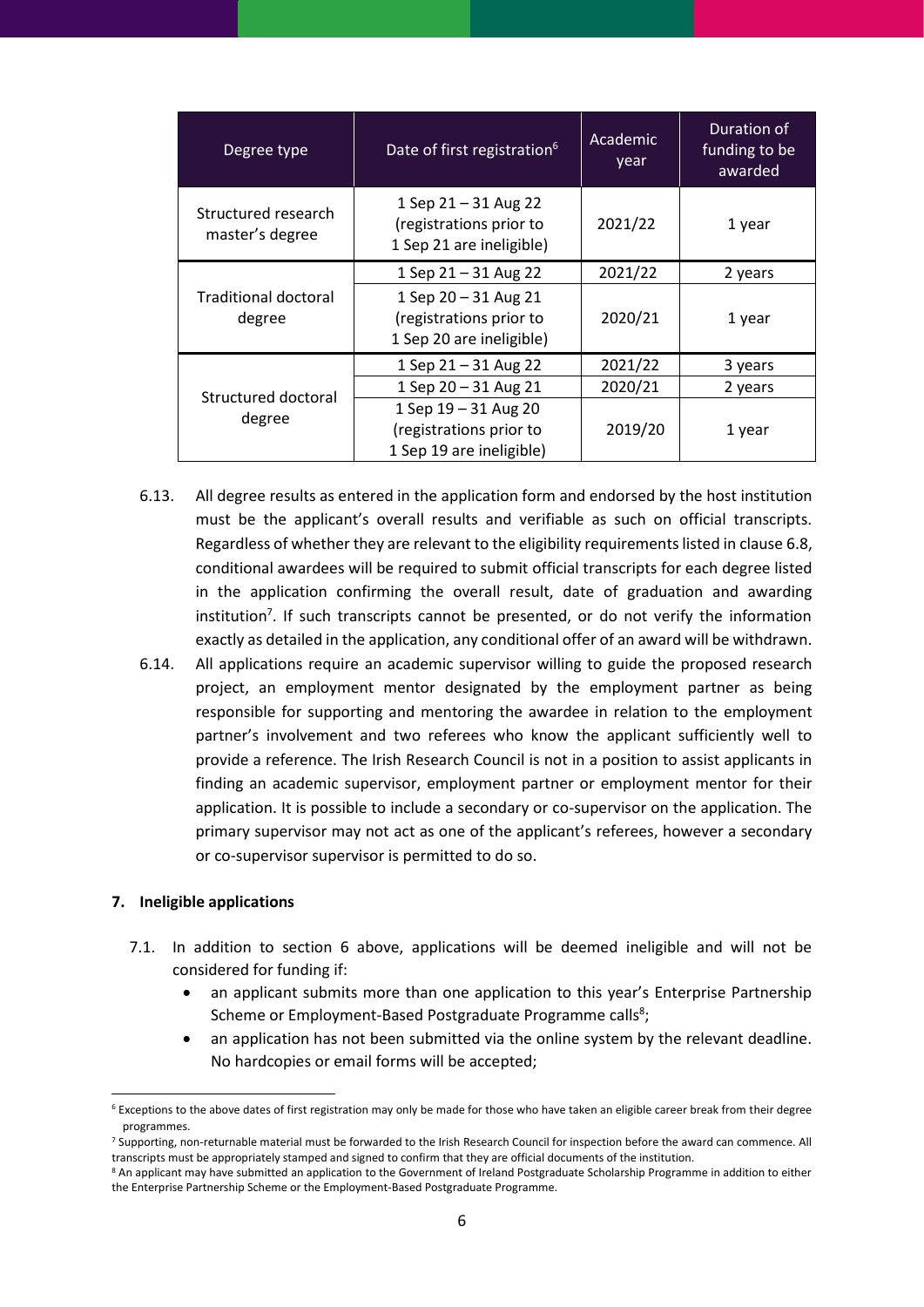- an application does not have all the required participant forms, i.e. academic supervisor, employment mentor and two referee forms, completed in full and submitted via the online system by the relevant deadline. No hardcopies or email forms will be accepted;
- an application is incomplete or exceeds the word limits;
- an application includes additional materials other than those requested;
- an application includes materials in a format other than those requested;
- it is found at any stage during the process that any section of an application has been plagiarised or is not the applicant's own work (see section 12 for more information);
- any information supplied in an application is false, misleading or unverifiable with appropriate documentation;
- the research project as proposed in the application form has previously been funded either in full, or in part, by the Irish Research Council or any other funding agency;
- the application is not endorsed by the applicant's host institution, i.e. the vicepresident/dean of research or their authorised nominee, via the online system by the relevant deadline;
- any potential or perceived conflict of interest between the applicant, employment partner, employment mentor or academic supervisor was not declared at the time of application;
- if the employment partner has outstanding payments at the time of application or there has previously been significant delays in payment of their contribution or progress reporting on a current or expired award;
- canvassing on behalf of the applicant occurs.

#### <span id="page-6-0"></span>**8. Thinking about applying?**

- 8.1. For reasons of transparency and fairness to all applicants, we will not enter into written or telephone correspondence with any individual about the assessment process or their eligibility to apply.
- 8.2. In the first instance, you should contact the research office in your proposed host institution for information and clarification on the call. It is highly recommended that applicants contact the office well in advance of submitting an application.
- 8.3. If your research office is unable to answer your query, they should email it to [schemes@research.ie](mailto:schemes@research.ie) for answer through the frequently asked questions (FAQ) process. An updated FAQ document will be published weekly on the. [Irish Research Council's](https://research.ie/funding/ebp/) website.
- 8.4. You should not add an academic supervisor or employment mentor to your application without their prior approval.
- 8.5. Prior to creating an application, you should contact and discuss your research project with your proposed academic supervisor and employment mentor as relevant.
- 8.6. It is the sole responsibility of the applicant to inform the proposed academic supervisor, employment mentor and referees of their nomination. This should be done well in advance of completing the online application.
- 8.7. It is strongly encouraged that application and participant forms are submitted well in advance of the relevant deadline as heavy server traffic on the day may slow down their submission. Applicants are advised not to wait until the day of the deadline to register on the system or submit their application. If you need to submit your application on the closing day, please do this at least six hours before the deadline.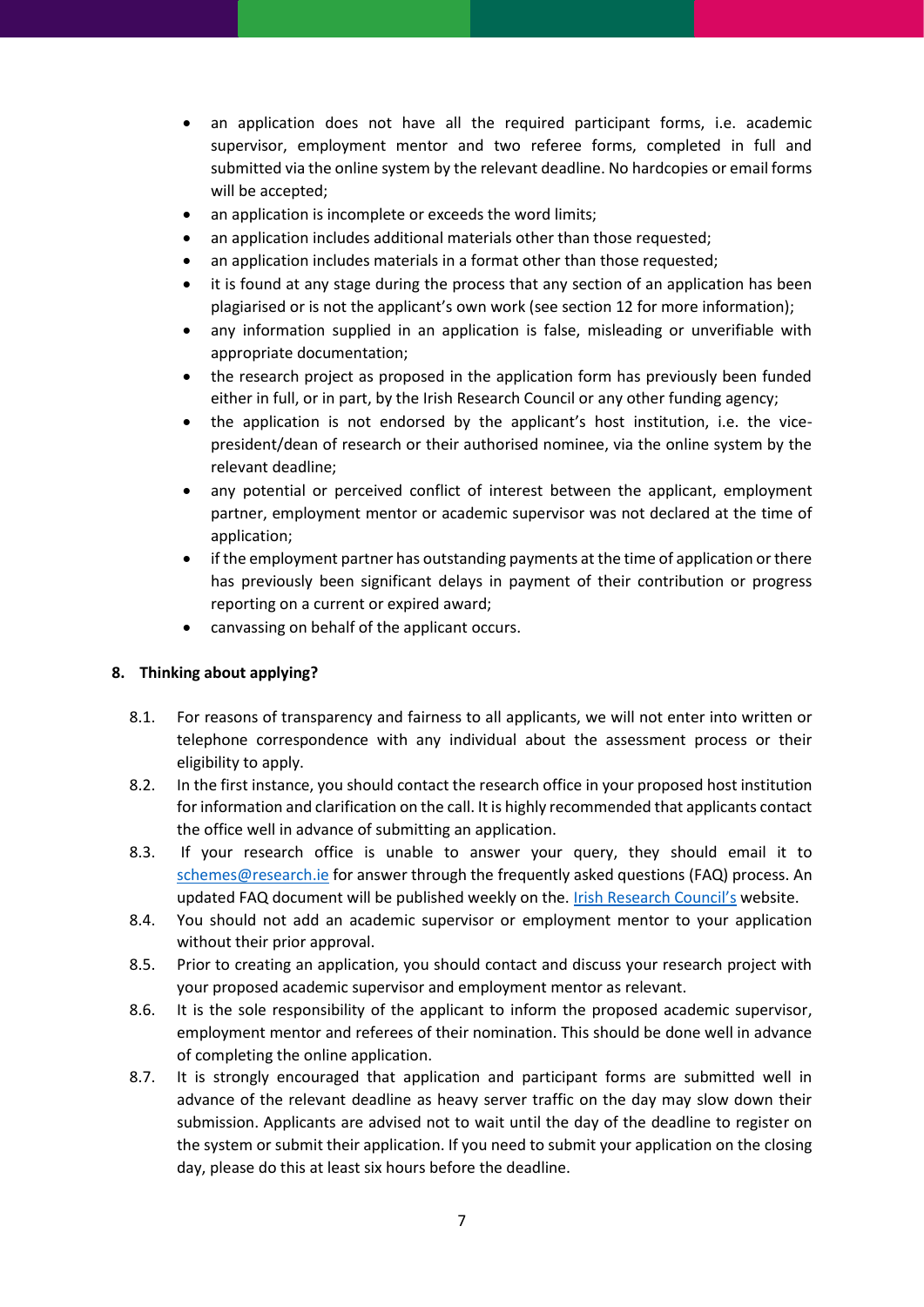8.8. While an academic supervisor at an Irish host institution is permitted to support more than one award holder under each programme, this should not used as a means for academic supervisors to form research teams. Each application must be in support of an individual and original project, written by the applicant and distinctively different to other applications which may be received under the same academic supervisor.

## <span id="page-7-0"></span>**9. Gender**

- 9.1. A key feature of the [Irish Research Council's Gender Strategy and Action Plan](https://research.ie/resources/publications/gender-strategy-and-action-plan-2013-2020/) is to provide equal outcomes for all applicants so that Ireland can attract and retain the most talented, creative and innovative researchers, thereby maximising its collective research intelligence.
- 9.2. To ensure a level playing field for all applicants, the Irish Research Council seeks to genderblind the assessment process for these programmes.
- 9.3. As such, profile information containing the name and gender of applicants is not provided to reviewers during the assessment process.
- 9.4. Applicants are therefore asked to refrain from identifying their gender when completing their application forms.
- 9.5. We also ask that supervisors, mentors and referees use 'the applicant', 's/he' and 'his/her' when providing their observations rather than the person's name or pronouns which would identify their gender.
- 9.6. Applicants are advised to consult the sex/gender dimension statement in appendix 1 in advance of completing the personal, ethical and sex/gender statements section of their application.

#### <span id="page-7-1"></span>**10. Declaration on Research Assessment (DORA)**

- 10.1. The Irish Research Council is signatory to the San Francisco Declaration of Research [Assessment \(DORA\)](https://sfdora.org/) and, as such, we are aligning our assessment processes with DORA principles.
- 10.2. To this end, all types of research output are recognised and we are committed to assessing the quality and impact of research through means other than journal impact factors.

## <span id="page-7-2"></span>**11. ORCID**

- 11.1. ORCID provides a persistent digital identifier that distinguishes you from every other researcher and, through integration in key research workflows such as manuscript and grant submission, supports automated linkages between you and your professional activities ensuring that your work is recognised.
- 11.2. If you do not currently have an ORCID, please register for one at [www.orcid.org](http://www.orcid.org/) in advance of submitting your application.

#### <span id="page-7-3"></span>**12. Plagiarism and related issues**

- 12.1. Applications are expected to be entirely the applicant's own work.
- 12.2. Random sampling for evidence of plagiarism and excessive duplication will be carried out during the application and award process. Plagiarism is defined as the appropriation of another person's ideas, processes, results, or words without giving appropriate credit. It will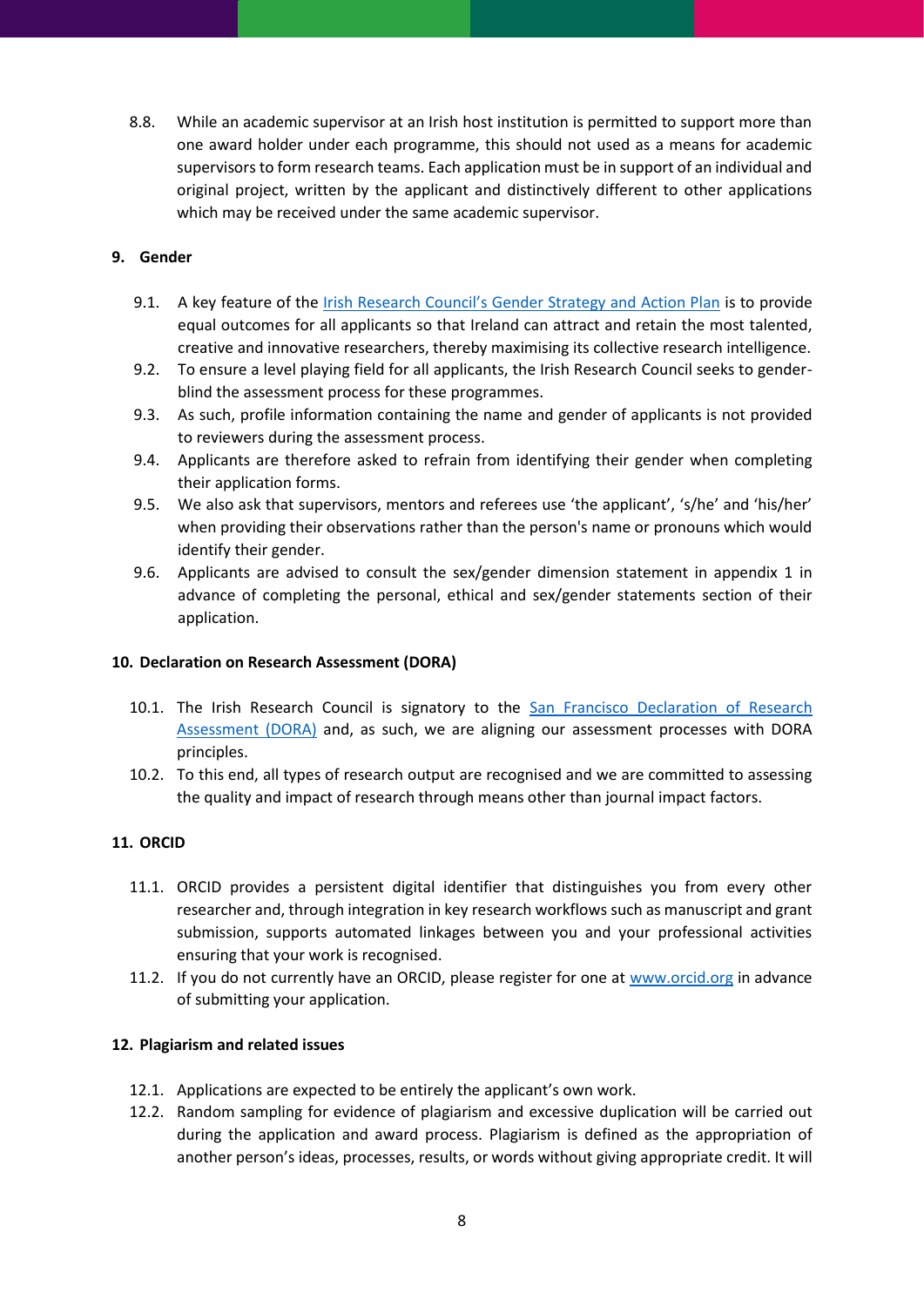be deemed that excessive duplication has arisen when significant portions of multiple applications to the Irish Research Council are similar or identical in content.

- 12.3. If such instances of plagiarism or excessive duplication are identified by the Irish Research Council at any stage during the application or award process, the relevant application(s) will be deemed ineligible, award offers will be withdrawn, or active awards will be terminated with one month's notice.
- 12.4. Such instances of plagiarism or excessive duplication will also be brought to the attention of the host institution and the applicant in question will be prohibited from applying for Irish Research Council funding in the future.

## <span id="page-8-0"></span>**13. Assessment process**

- 13.1. Applications are first checked by the Irish Research Council for eligibility.
- 13.2. All applications will be assessed solely on the basis of the material provided at the time of submission.
- 13.3. Award holders will be selected following a transparent, merit-based, impartial and equitable selection procedure, based on international peer review.
- 13.4. Profile information containing the name, date of birth and gender of applicants is not provided to reviewers during the assessment process.
- 13.5. Each application is assessed by at least two independent, international reviewers. Each assessor submits their quantitative evaluation and the applications are preliminarily ranked.
- 13.6. Applications are then discussed at an international assessment board meeting to determine the final ranking of the applications referred to it, arrive at an overall judgment of standard and make final recommendations to the Irish Research Council.
- 13.7. The Irish Research Council will then fund down the ranked list presented to it by the international assessment board until funding is exhausted. The Irish Research Council's decision on whether to make an award is final.
- 13.8. Applications are assessed under four headings:
	- applicant;
		- project;
		- training and career development; and
		- environment.
- 13.9. Assessors consider all four headings and allocate scores as per the evaluation criteria detailed in appendix 2. Applicants are advised to familiarise themselves fully with the evaluation criteria prior to making an application.
- 13.10. If the total average score is the same between two or more applications, applications with the same average scores will be ranked according to average score under the project category.

## <span id="page-8-1"></span>**14. Notification and feedback**

- 14.1. The Irish Research Council is precluded from discussing results of the competition or the outcome of individual applications over the telephone or in writing.
- 14.2. Feedback to unsuccessful candidates will consist of the score assigned by the international assessment board. No additional qualitative feedback will be provided. This decision is final and no correspondence will be undertaken in relation to individual assessments or scoring.
- 14.3. Under no circumstance will feedback provided by the Irish Research Council compromise the confidentiality of any participant in the process.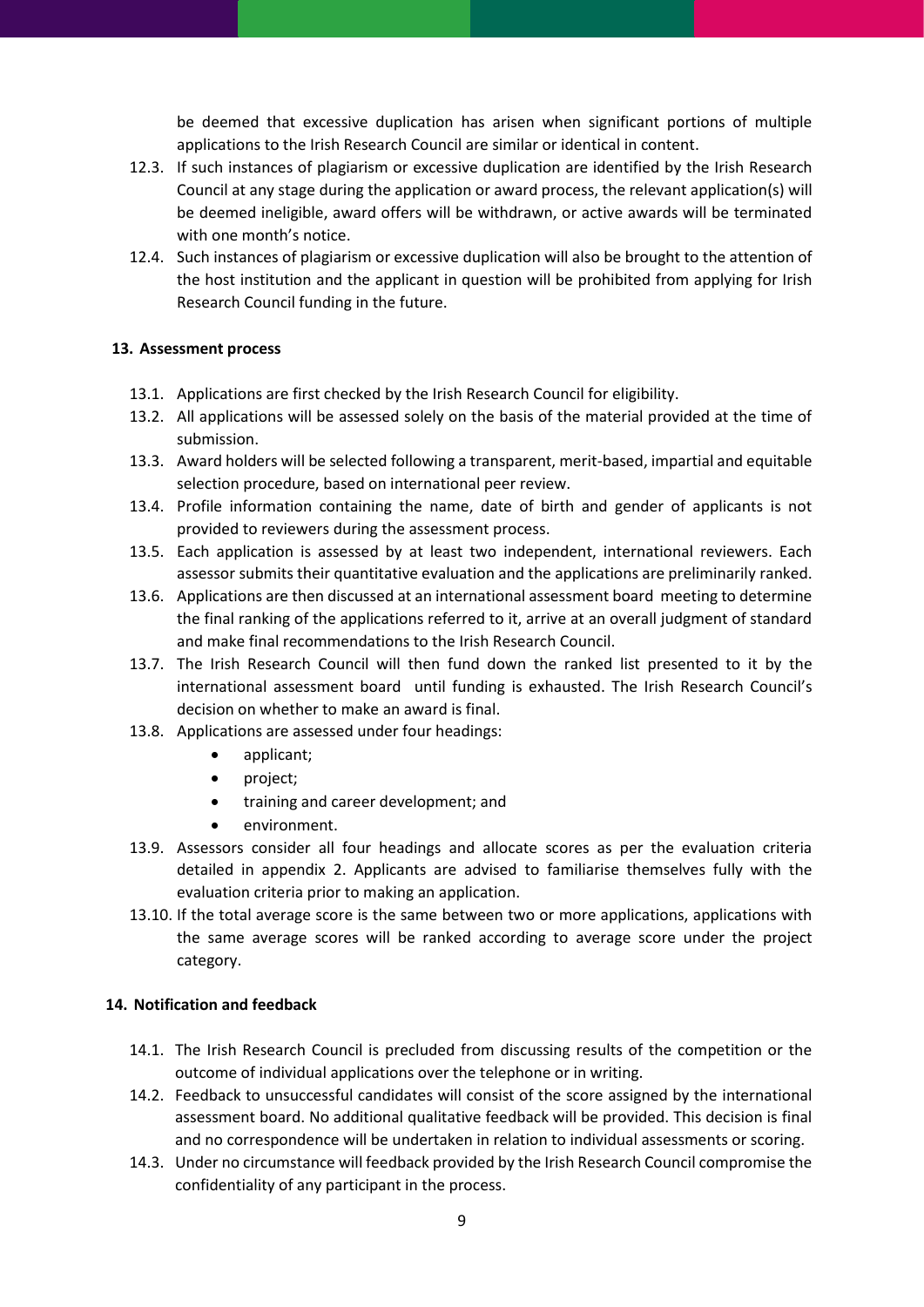## **APPENDIX 1 GUIDANCE ON THE SEX/GENDER DIMENSION STATEMENT**

<span id="page-9-0"></span>While there are research projects in which biological sex and/or gender may not be relevant in terms of the research content, it is well established that, where relevant, integrating sex and gender analysis into the design, implementation, evaluation and dissemination of the research can lead to better results and opportunities. If relevant sex-gender issues are missed or poorly addressed, research results will be partial and potentially biased. In worst-case scenarios poor consideration of the sexgender dimension in research can result in real-world applications based on inaccurate results or conceptions. Full consideration of the sex-gender dimension in research content is a requirement for all Irish Research Council awards.

The integration of the sex-gender dimension in research is commonly mistaken for the integration of gender balance in research teams. These are two distinct matters, and the gender balance of a team should not be used to answer the sex-gender dimension in research question. We recommend this short video [here](https://www.youtube.com/watch?v=67sbLrJAflQ) from the European Commission on the integration of sex/gender dimension in research.

## *Definitions*

Sex refers to a set of biological attributes in humans and animals. It is primarily associated with physical and physiological features including chromosomes, gene expression, hormone levels and function, and reproductive/sexual anatomy. Sex is usually categorised as female or male.

Gender refers to the socially constructed roles, behaviours, expressions and identities of girls, women, boys, men, and gender diverse people. It influences how people perceive themselves and each other, how they act and interact, and the distribution of power and resources in society. Gender is usually conceptualised as a binary (girl/woman and boy/man) yet there is considerable diversity in how individuals and groups understand, experience, and express it. The Irish charity, BelongTo provides a list of terminology associated with gender [here.](https://www.belongto.org/parents/lets-talk-terminology/)

## *Resources*

The following links provide positive and negative examples that result from the inclusion or exclusion of sex and gender in research respectively. These may be useful for applicants to complete the sexgender dimension statement in the application:

## *General*

• [Stanford University resource concerning the sex-gender aspects of research](http://genderedinnovations.stanford.edu/methods/priorities.html)

## *STEM*

- [Online training for integrating sex and gender in health research](https://cihr-irsc.gc.ca/e/49347.html)
- [Article about the dangers of drug testing on all-male animal populations](https://www.theguardian.com/science/2019/may/31/sexist-research-means-drugs-more-tailored-to-men-says-scientist) (animal studies, drug design)
- [Gender research focus in agricultural technology and botanical science](https://www.cgiar.org/gender-focus-agricultural-research/) (agriculture, botanical science)
- Transport Infrastructure Ireland report on the implications of transport design for women in [Ireland](https://www.tii.ie/technical-services/research/TII-Travelling-in-a-Womans-Shoes-Report_Issue.pdf) (transportation engineering)
- [Machine learning reinforcing gender stereotypes](https://www.wired.com/story/machines-taught-by-photos-learn-a-sexist-view-of-women/) (machine learning)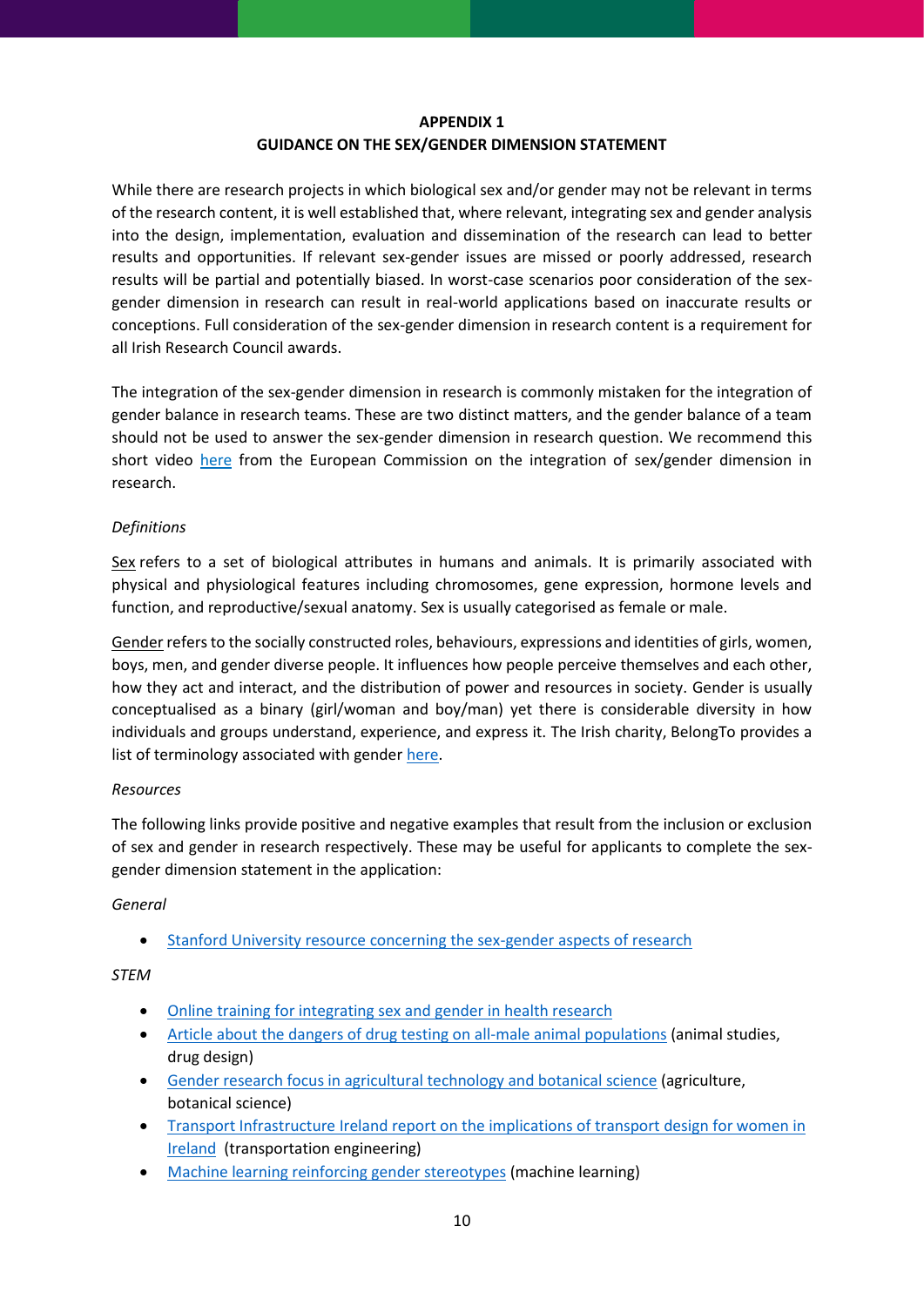#### *AHSS*

- [Book by Trine Rogg Korsvik & Linda M. Rustad on the gender dimension in research](https://kjonnsforskning.no/sites/default/files/what_is_the_gender_dimension_roggkorsvik_kilden_genderresearch.no_.pdf) (multiple examples provided in the chapter, Safe Societies)
- Article on urban design principles [that take into account the needs of women and minority](https://www.theguardian.com/commentisfree/2021/mar/16/the-guardian-view-on-urban-insecurity-build-a-feminist-city)  [groups](https://www.theguardian.com/commentisfree/2021/mar/16/the-guardian-view-on-urban-insecurity-build-a-feminist-city) (urban design)

#### *How to consider the potential gender dimension and implications for your research*

The following is provided to help applicants complete the sex/gender dimension statement in the application. This is taken from the 'Gender in EU-[funded research' toolkit](http://www.yellowwindow.be/genderinresearch/downloads/YW2009_GenderToolKit_Module1.pdf), which aims to give the research community practical tools to integrate gender aspects into their research, including gender equality (equal outcomes for women and men) and integration of sex/gender analysis in research content.

- 1. The best possible research validity: Research should take into account the differences between men and women in the research population, and results will be more representative. General categories such as 'people', 'patients' or 'users' do not distinguish between men and women. Research based on such categories may well draw partial conclusions based on partial data. For example, research on a new breast cancer treatment should include male patients, so as to draw a complete picture. Most basic research with animal models focuses on males to the exclusion of females (Zucker et al., 2010; Marts et al., 2004). Research on economic migrants cannot limit itself to male points of view if it wants to understand the whole migrant population.
- 2. Research ideas and hypotheses: The relevance of biological sex and/or gender for and within the subject matter needs to be analysed and an assessment made as to whether these are relevant variables. The formulation of hypotheses can draw upon previous research and existing literature. Indeed, the body of knowledge on sex/gender issues has been steadily growing over recent decades and can serve as interesting reference material to build new hypotheses for future research.
- 3. Project design and research methodology: While research methodologies may vary, they all strive to represent (aspects of) reality. Whenever this reality concerns humans, any sound methodology should differentiate between the sexes and take into account the men's and women's situations equally. Groups such as 'citizens', 'patients', 'consumers', 'victims' or 'children' are therefore too general as categories.
- 4. Research implementation: *Data collection tools* (such as questionnaires and interview checklists) need to be gender-sensitive, use gender neutral language, and should make it possible to detect the different realities of men and women. This will help to avoid gender bias. For example, answers to be provided by the 'head of household' are not necessarily valid for all household members.
- 5. Data analysis*:* In most research concerning human subjects, data is routinely disaggregated by sex, which would logically lead to analyses according to sex. However, to date this is still not common practice. Systematically taking sex as a central variable and analysing other variables with respect to it (e.g. sex and age, sex and income, sex and mobility, sex and labour) will provide significant and useful insights. Involving genderbalanced end-user groups in the course of the research is also a good way of guaranteeing the highest impact.
- 6. Dissemination phase reporting of data: Collecting and analysing sex and/or gender specific data is not enough if they are omitted from the published results. Sex and/or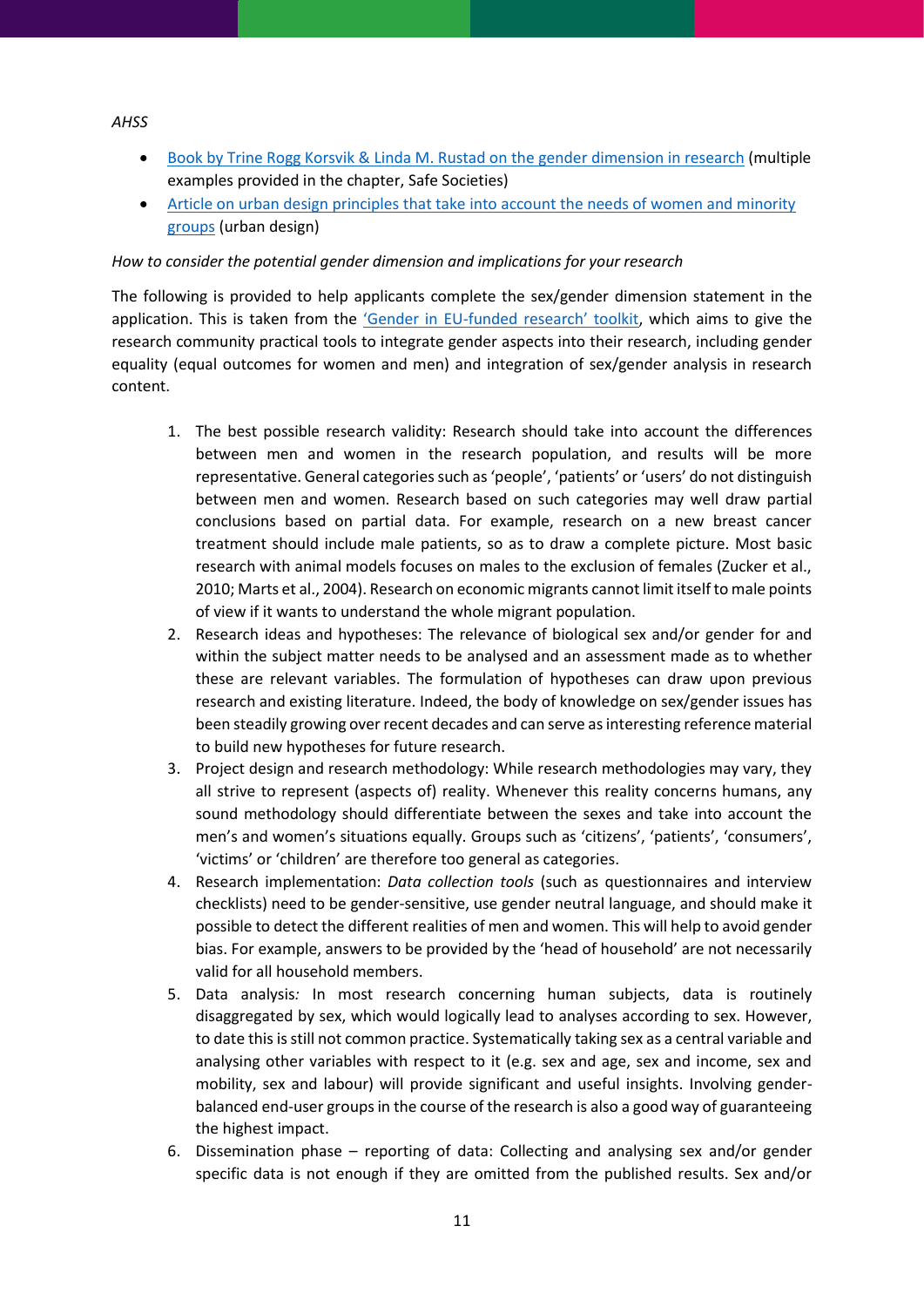gender should be included in 'mainstream' publications as it is as much part of daily reality as any other variable studied. Specific dissemination actions (publications or events) for sex and/or gender findings can be considered. Institutions and departments that focus on gender should be included in the target groups for dissemination. Publications should use gender-neutral language.

## *Checklist for sex and/or gender in research content*

Research ideas phase:

- If the research involves humans as research objects, has the relevance of biological sex and/or gender to the research topic been analysed?
- If the research does not directly involve humans, are the possibly differentiated relations of men and women to the research subject sufficiently clear?
- Have you reviewed literature and other sources relating to differences in the research field?

Proposal phase:

- Does the methodology ensure that (possible) sex/gender differences will be investigated: that sex/gender differentiated data will be collected and analysed throughout the research cycle and will be part of the final publication?
- Does the proposal explicitly and comprehensively explain how sex/gender issues will be handled (e.g. in a specific work package)?
- Have possibly differentiated outcomes and impacts of the research on women and men been considered?

Research phase:

- Are questionnaires, surveys, focus groups, etc. designed to unravel potentially relevant sex and/or gender differences in your data?
- Are the groups involved in the project (e.g. samples, testing groups) gender-balanced? Is data analysed according to the sex variable? Are other relevant variables analysed with respect to sex?

Dissemination phase:

- Do analyses present statistics, tables, figures and descriptions that focus on the relevant sex/gender differences that came up in the course of the project?
- Are institutions, departments and journals that focus on gender included among the target groups for dissemination, along with mainstream research magazines?
- Have you considered a specific publication or event on sex/gender-related findings?